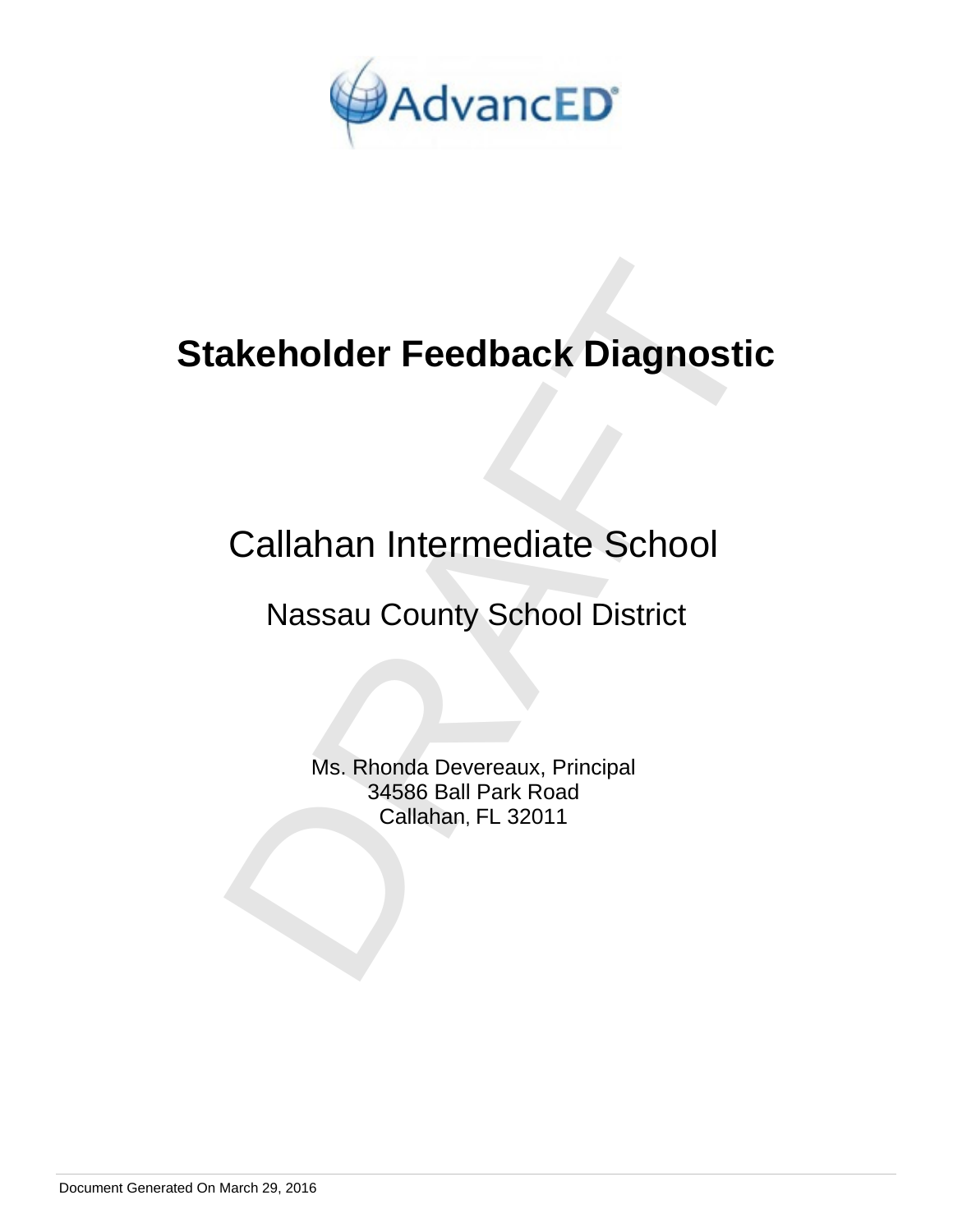## **TABLE OF CONTENTS**

| 1 |
|---|
| 2 |
|   |
| 4 |
| 6 |
| 8 |
|   |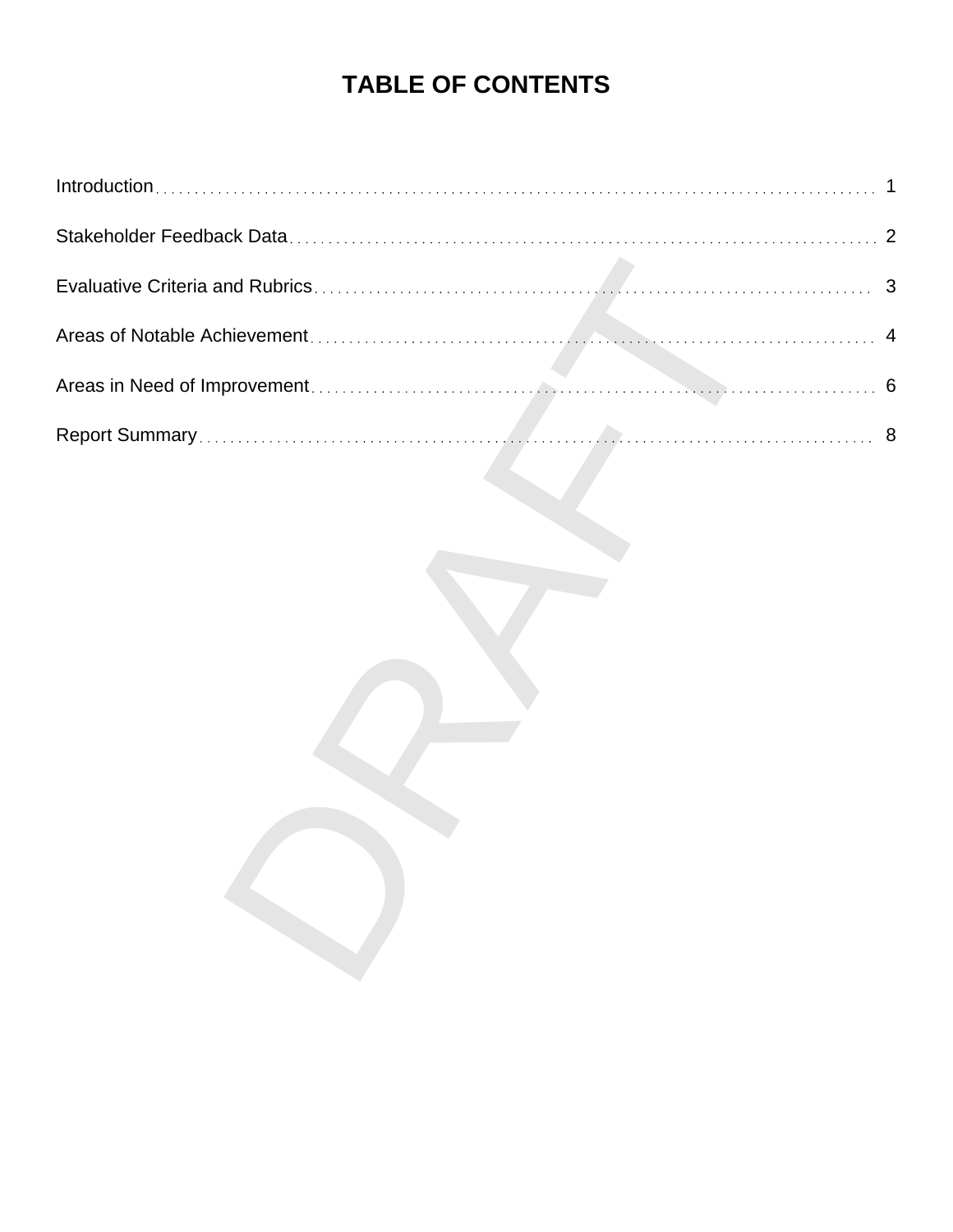## **Introduction**

DRAFT The Stakeholder Feedback Diagnostic is designed to analyze the institution's survey results in terms of areas of achievement and areas that need improvement. Further, the diagnostic is essential to the accreditation and continuous improvement processes in that it provides the institution with a comprehensive view of the aggregate scores of the surveys administered, and the actual total of respondents for each survey type to derive a single score for this diagnostic. The performance level score computed at the completion of the diagnostic is used to broaden and enhance the external review team's understanding of the stakeholder's perceptions of the institution; the diagnostic should be used in the same manner by the institution as it engages in improvement planning.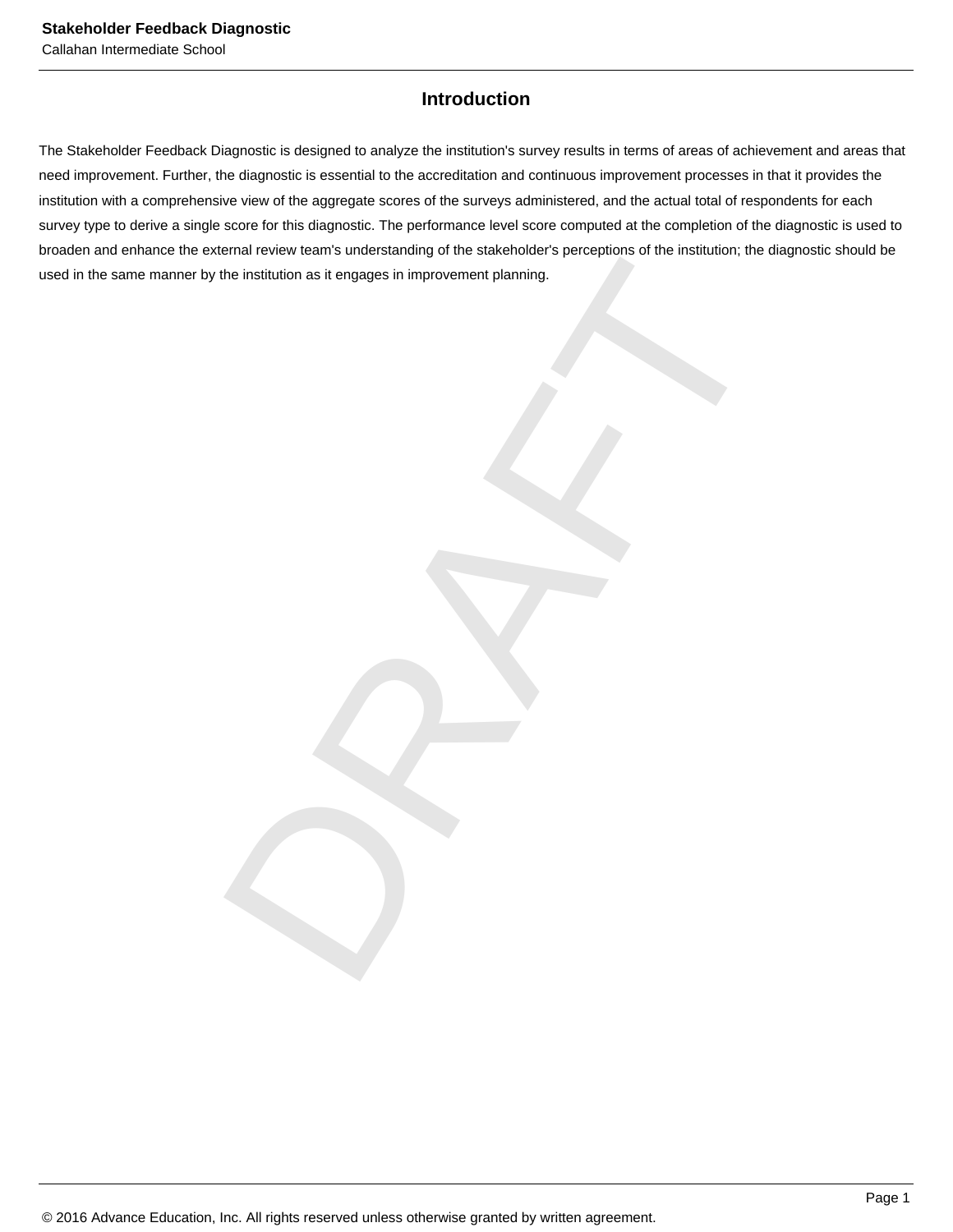## **Stakeholder Feedback Data**

| Label         | <b>Assurance</b>                                                                     | Response | <b>Comment</b> | <b>Attachment</b>                                                                                                                                                                                                                                                  |  |  |  |
|---------------|--------------------------------------------------------------------------------------|----------|----------------|--------------------------------------------------------------------------------------------------------------------------------------------------------------------------------------------------------------------------------------------------------------------|--|--|--|
| $\mathbf 1$ . | Did you complete the Stakeholder Feedback<br>Data document offline and upload below? | Yes      |                | CIS Stakeholder<br>feedback data<br>Collection process<br>CIS Parent<br>Response<br>Summary<br>CIS Parent Scoring<br>Summary<br>CIS Staff Response<br>Count<br>CIS Staff Scoring<br>Summary<br>CIS Student<br>Response count<br>CIS Student<br>Response<br>Summary |  |  |  |
|               |                                                                                      |          |                |                                                                                                                                                                                                                                                                    |  |  |  |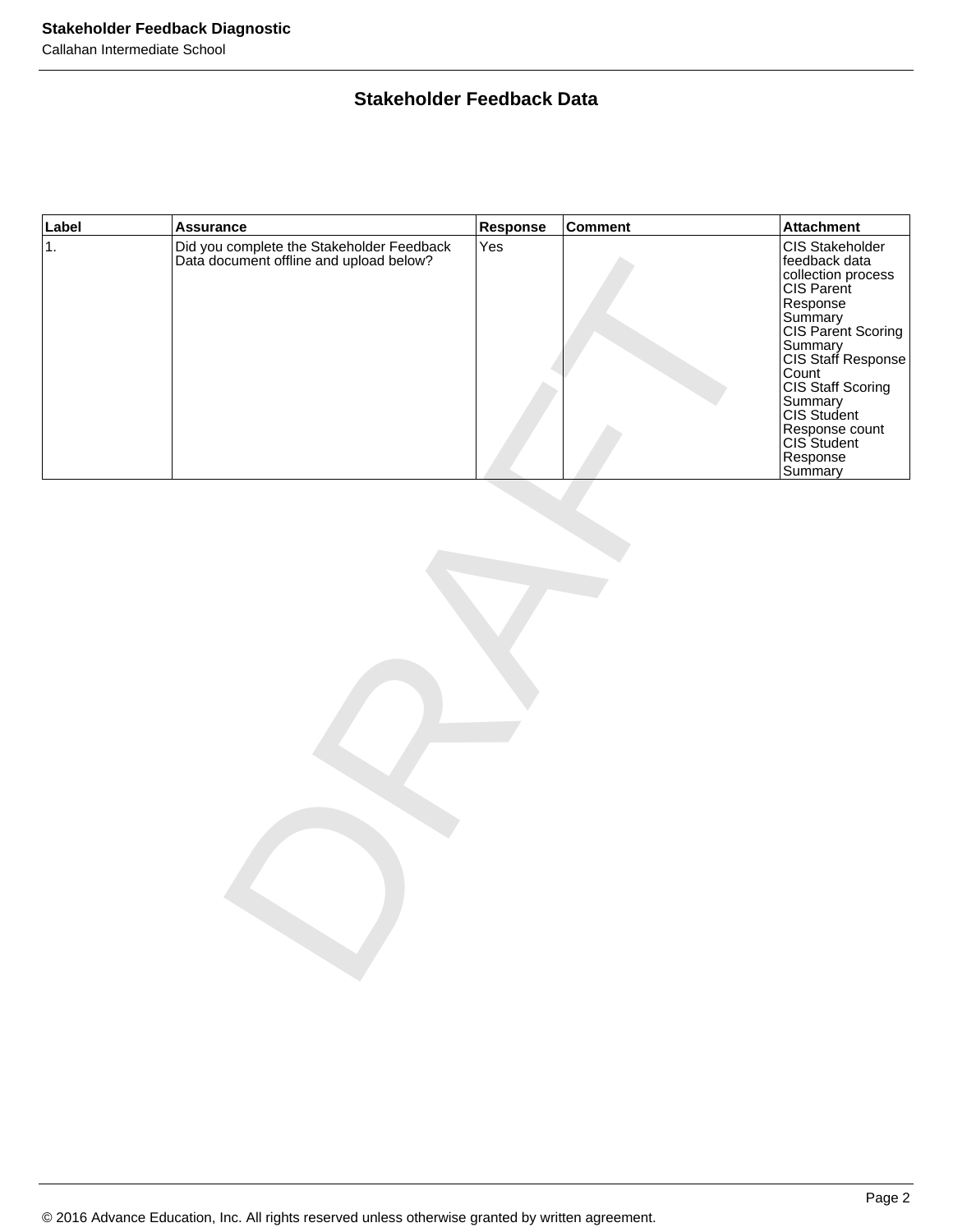## **Evaluative Criteria and Rubrics**

Overall Rating: 4.0

|    | <b>Statement or Question</b>              | Response                                                                                                                                                                                                                                                                                                                                                                                                                                                                                                                                                                                                                                                                                              | Rating  |
|----|-------------------------------------------|-------------------------------------------------------------------------------------------------------------------------------------------------------------------------------------------------------------------------------------------------------------------------------------------------------------------------------------------------------------------------------------------------------------------------------------------------------------------------------------------------------------------------------------------------------------------------------------------------------------------------------------------------------------------------------------------------------|---------|
| 1. | Questionnaire Administration              | All required AdvancED questionnaires were<br>used by the institution to receive stakeholder<br>feedback. The minimum response rate for each<br>population was met (parent questionnaire:<br>equal to or greater than 20%, student<br>questionnaire(s): equal to or greater than 40%,<br>staff questionnaire: equal to or greater than<br>60%). Questionnaires were administered with<br>complete fidelity to the appropriate<br>administrative procedures. In every instance,<br>the stakeholders to whom these questionnaires<br>were administered fully represented the<br>populations served by the institution.<br>Appropriate accommodations were provided as<br>necessary for all participants. | Level 4 |
|    |                                           |                                                                                                                                                                                                                                                                                                                                                                                                                                                                                                                                                                                                                                                                                                       |         |
|    | <b>Statement or Question</b>              | <b>Response</b>                                                                                                                                                                                                                                                                                                                                                                                                                                                                                                                                                                                                                                                                                       | Rating  |
| 2. | Stakeholder Feedback Results and Analysis | Two or more of the stakeholder questionnaires<br>had average item values of 4.30 or higher (on a<br>5.0 scale). All questionnaires had an average<br>item value of 3.20 or above (on a 5.0 scale).<br>Results of stakeholder feedback collected by<br>the institution were well analyzed and clearly<br>presented.                                                                                                                                                                                                                                                                                                                                                                                    | Level 4 |
|    |                                           |                                                                                                                                                                                                                                                                                                                                                                                                                                                                                                                                                                                                                                                                                                       |         |

|     | <b>Statement or Question</b>              | <b>Response</b>                                                                                                                                                                                                                                                                                                     | Rating  |
|-----|-------------------------------------------|---------------------------------------------------------------------------------------------------------------------------------------------------------------------------------------------------------------------------------------------------------------------------------------------------------------------|---------|
| 12. | Stakeholder Feedback Results and Analysis | Two or more of the stakeholder questionnaires<br>had average item values of 4.30 or higher (on a<br>5.0 scale). All questionnaires had an average<br>litem value of 3.20 or above (on a 5.0 scale).<br>Results of stakeholder feedback collected by<br>the institution were well analyzed and clearly<br>presented. | Level 4 |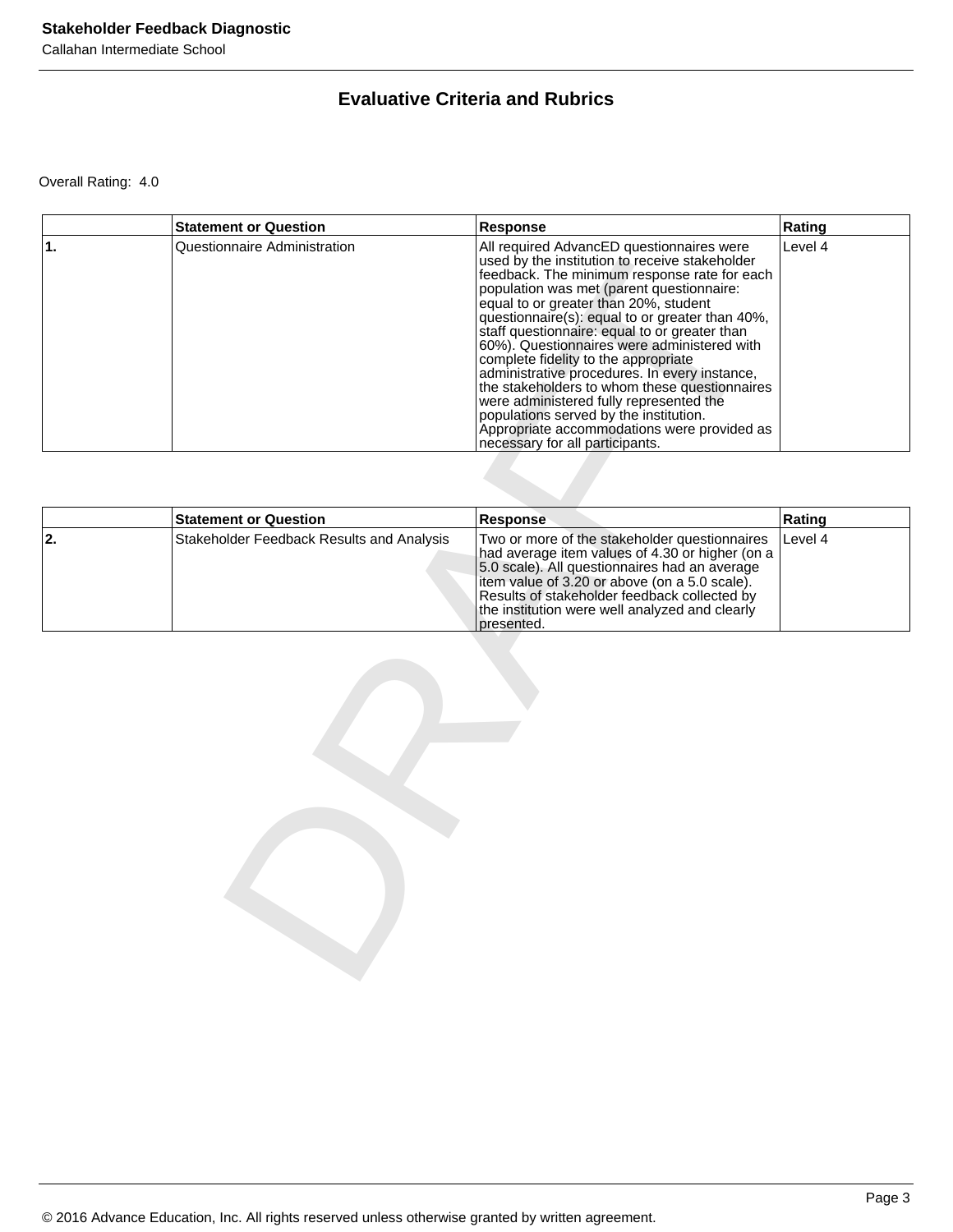## **Areas of Notable Achievement**

#### **Which area(s) indicate the overall highest level of satisfaction or approval?**

Parent Survey results indicated the following indicators as the highest level of satisfaction or approval:

Standard 4 Indicator 4.3 (4.49) The school maintains facilities, services, and equipment to provide a safe, clean, and healthy environment for all students and staff.

Standard 3 Indicator 3.6 (4.38) Teachers implement the school's instructional process in support of student learning.

Standard 4 Indicator 4.1 (4.38) Qualified professional and support staff are sufficient in number to fulfill their roles and responsibilities

necessary to support the school's purpose, direction, and the educational program.

Student Survey results indicated the following indicators as the highest level of satisfaction or approval:

Standard 4 Indicator 4.5 (2.96) The technology infrastructure supports the school's teaching, learning, and operational needs.

Standard 5 Indicator 5.4 (2.96) The school engages in a continuous process to determine verifiable improvement in student learning, including

readiness for and success at the next level.

Staff Survey results indicated the following indicators as the highest level of satisfaction or approval:

ed the following indicators as the highest level of satisfaction or approval:<br>
9) The school maintains factilities, services, and equipment to provide a safe, clean, and healthy en<br>
9) Teachest implement the schools instru Standard 1 Indicator 1.3 (4.74) The school's leadership implements a continuous improvement process that provides clear direction for improving conditions that support student learning.

Standard 2 Indicator 2.1 (4.72) The governing body establishes policies and supports practices that ensure effective administration of the school

#### **Which area(s) show a trend toward increasing stakeholder satisfaction or approval?**

Student surveys demonstrated increasing satisfaction or approval in the following indicator:

INDICATOR 3.3: Teachers engage students in their learning through instructional strategies that ensure achievement of learning expectations.

Staff surveys demonstrated increasing satisfaction or approval in the following indicator:

INDICATOR 3.8: The school engages families in meaningful ways in their children's education and keeps them informed of their children's learning progress

Parent surveys demonstrated increasing satisfaction or approval in the following indicator:

INDICATOR 3.1: The school's curriculum provides equitable and challenging learning experiences that ensure all students have sufficient opportunities to develop learning, thinking, and life skills that lead to success at the next level.

#### **Which of the above reported findings are consistent with findings from other stakeholder feedback sources?**

Survey conducted by staff and parental involvement opportunities are consistent with AdvancED survey in the following areas:

Parents feel their students have access to qualified professional and support staff who are dedicated to fulfill their duties and responsibilities to the student of Callahan. Parents are also continuously offered quality

support programs that illustrate the the school's purpose, direction, and enhance the educational programs implemented as CIS. Teachers feel they are provided the resources and material need to meet the academic needs of their students. They also believe CIS

© 2016 Advance Education, Inc. All rights reserved unless otherwise granted by written agreement.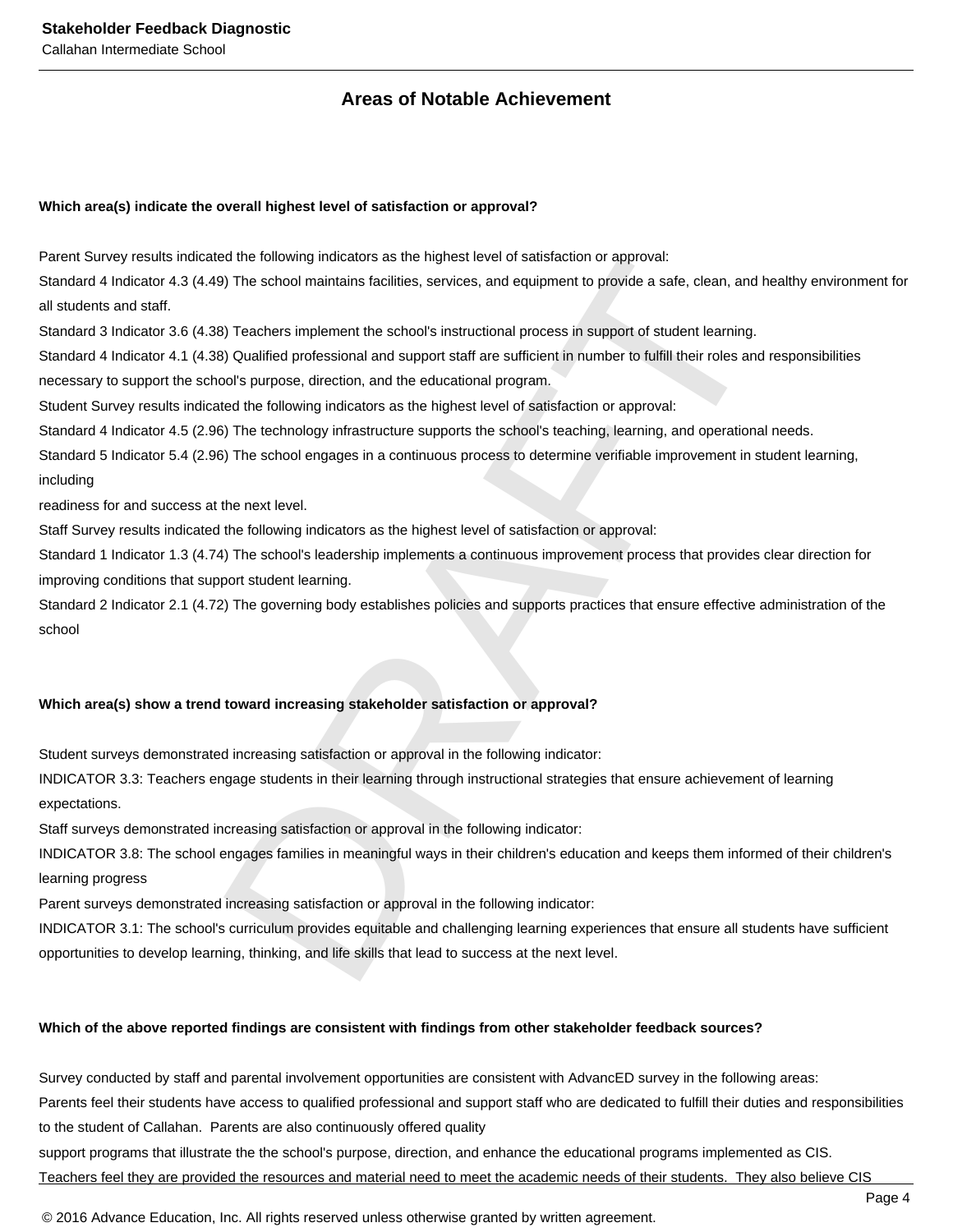provides a warm, welcoming culture and community were students feel safe.

DRAFT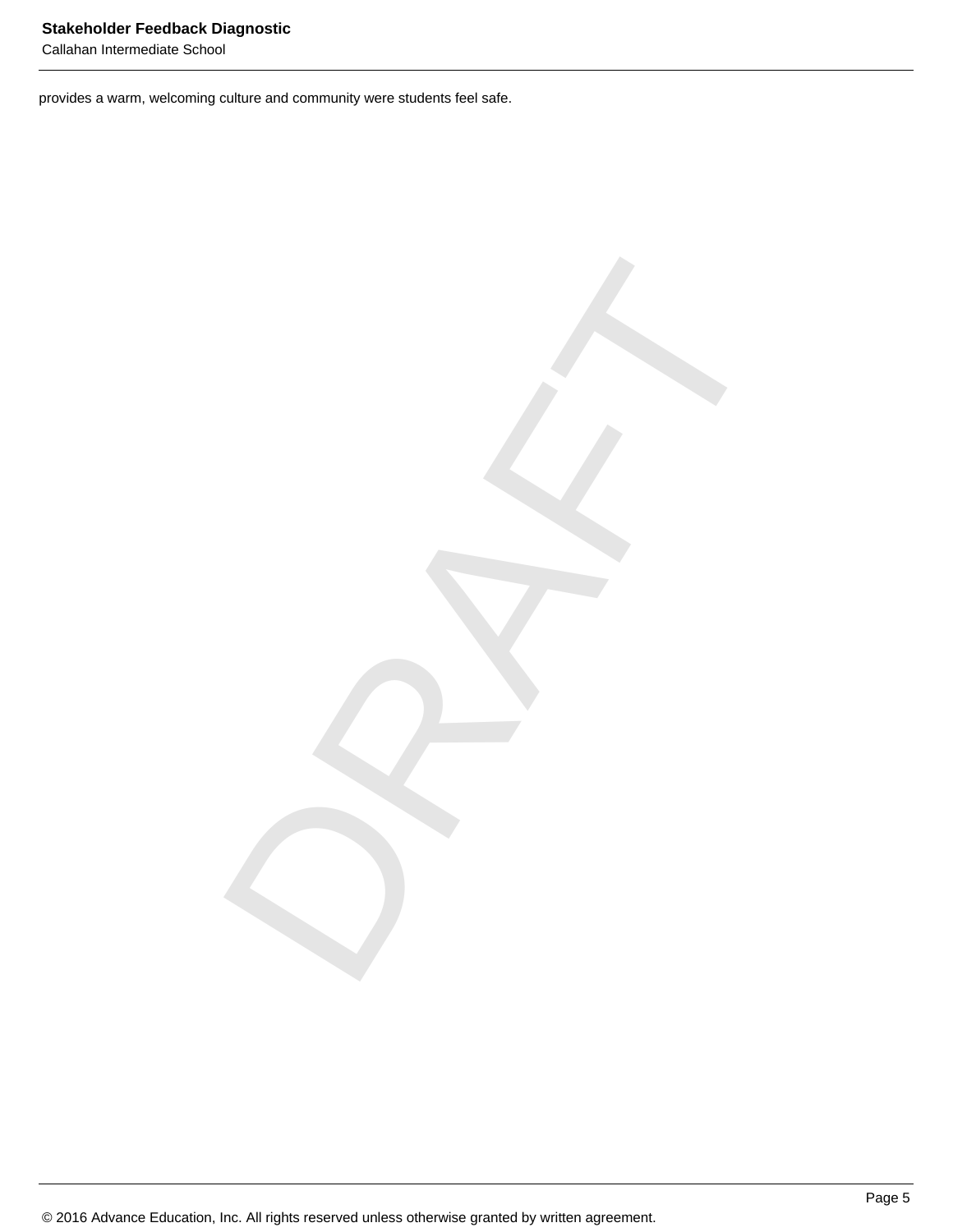## **Areas in Need of Improvement**

#### **Which area(s) indicate the overall lowest level of satisfaction or approval?**

Parent surveys indicate that parents feel the lowest level of satisfaction or approval in the following:

Standard 2 INDICATOR 2.5: Leadership engages stakeholders effectively in support of the school's purpose and direction.

Standard 4 INDICATOR 4.6: The school provides support services to meet the physical, social, and emotional needs of the student population being served.

Student surveys indicate that students feel the lowest level of satisfaction or approval in the following:

Standard 3 INDICATOR 3.8: The school engages families in meaningful ways in their children's education and keeps them informed of their children's learning progress.

Standard 5 INDICATOR 5.1: The school establishes and maintains a clearly defined and comprehensive student assessment system.

Staff surveys indicate that staff feel the lowest level of satisfaction or approval in the following:

Standard 3 INDICATOR 3.7: Mentoring, coaching, and induction programs support instructional improvement consistent with the school's values and beliefs about teaching and learning.

Standard 4 INDICATOR 4.6: The school provides support services to meet the physical, social, and emotional needs of the student population being served.

#### **Which area(s) show a trend toward decreasing stakeholder satisfaction or approval?**

Trends towards decreasing stakeholder satisfaction or approval are noted in the following areas:

Parent survey

Standard 4 INDICATOR 4.6: The school provides support services to meet the physical, social, and emotional needs of the student population being served.

Student surveys

oneris feel the lowest level of satisfaction or approval in the following:<br>Cleadership engages stakeholders effectively in support of the sphoofs purpose and direction.<br>The school provides support services to meet the phys Standard 3 INDICATOR 3.8: The school engages families in meaningful ways in their children's education and keeps them informed of their children's learning progress.

Staff surveys

Standard 4 INDICATOR 4.6: The school provides support services to meet the physical, social, and emotional needs of the student population being served.

#### **What are the implications for these stakeholder perceptions?**

Implication for stakeholder perceptions:

Parents and teachers desire and seek support services to meet the physical, social, and emotional needs of the student population being served. Callahan Intermediate School will continue to improve the intervention process and procedures to ensue students are identified in a timely manner. We will us the RtI process and the PBS system to provide appropriate support services to our students and families. We

© 2016 Advance Education, Inc. All rights reserved unless otherwise granted by written agreement.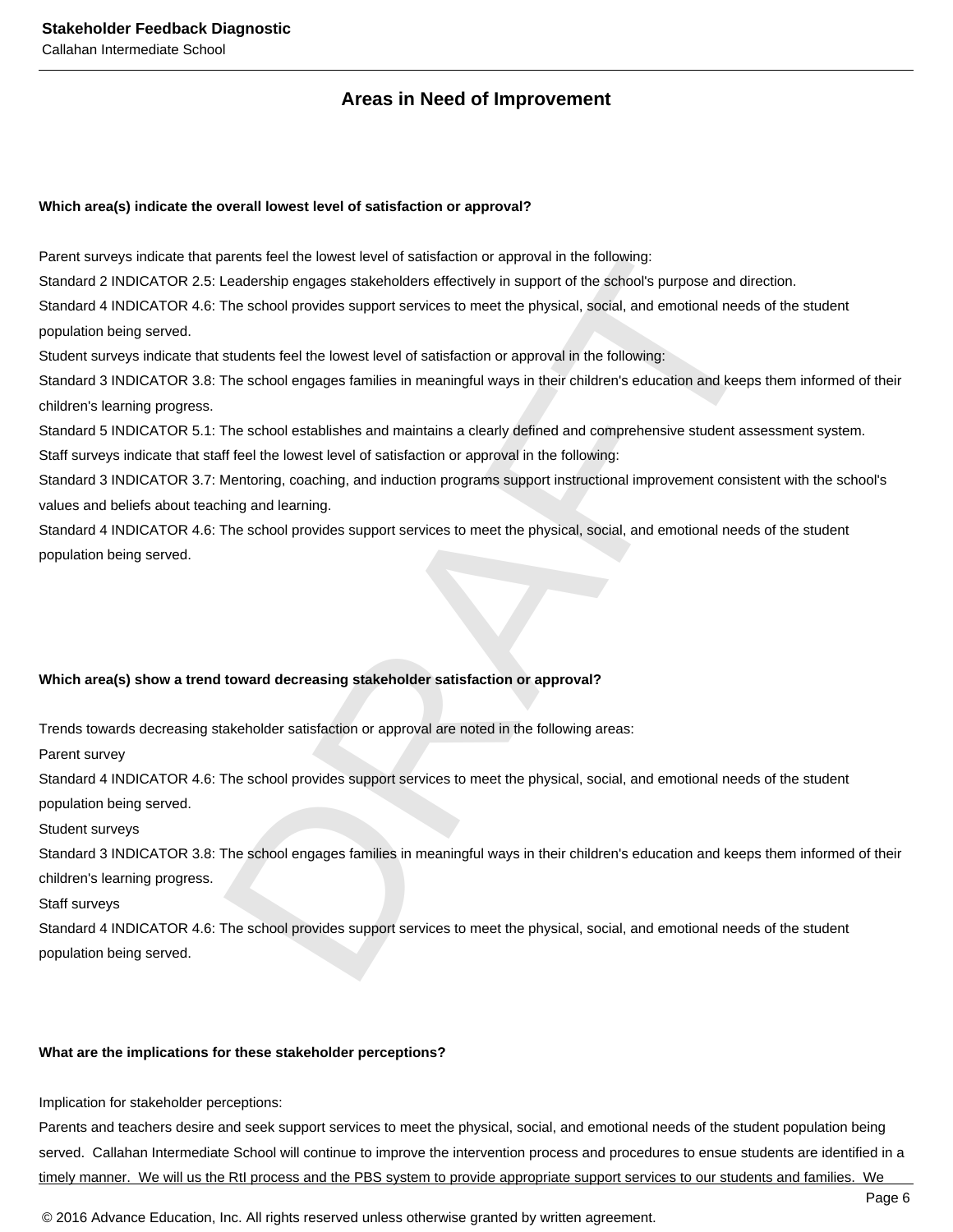#### **Stakeholder Feedback Diagnostic**

Callahan Intermediate School

would like to increase the availability of parent resources and access to intervention services outside of the school day by partnering with local agencies to better meet the physical, social, and emotional needs of our students.

Students desire to participate in meaningful after school activity that supports their learning. Callahan Intermediate School offer a variety of parental involvement opportunities, however, time constraints, space, child care, etc.. prohibit some families from attending. We will continue to offer these after hour programs at a variety times, provide food, child care and resources to assist parents with their child's academic success.

#### **Which of the above reported findings are consistent with findings from other stakeholder feedback sources?**

Consistent finding from other stakeholder sources:

d findings are consistent with findings from other stakeholder feedback sources?<br>Stakeholder sources:<br>Stakeholder sources:<br>Debrassing parents need a variety of opportunities and resources to assist them in their<br>cosek supp Parental involvement and teacher surveys indicate parents need a variety of opportunities and resources to assist them in their child's academic success. They also seek support services to meet the physical, social, and emotional needs of their children.